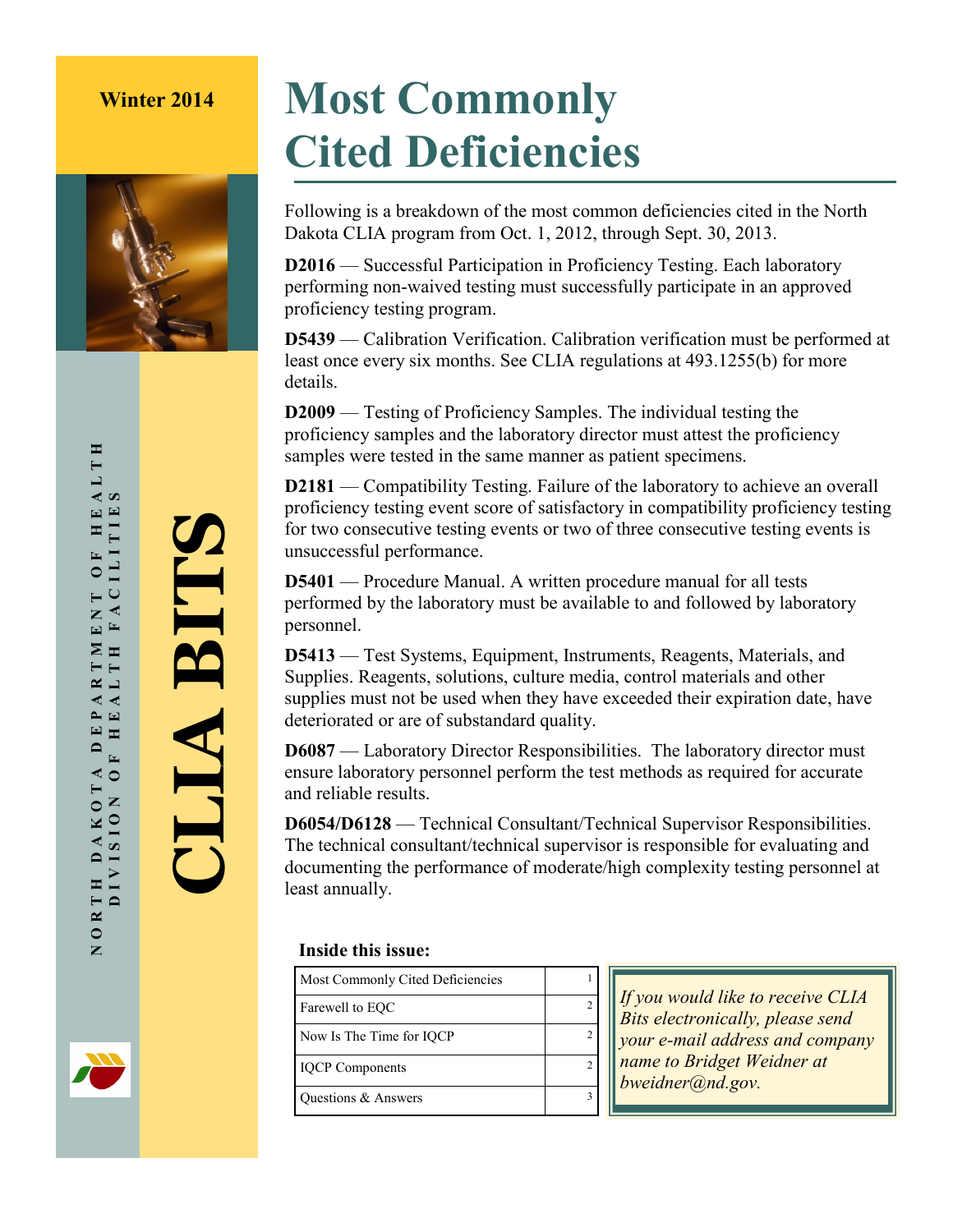### **Farewell to EQC**

The Centers for Medicare and Medicaid Services (CMS) developed Individualized Quality Control Plan (IQCP) in response to concerns with Equivalent Quality Control (EQC) from industry, laboratories, experts, surveyors and others. EQC will be phased out at the end of the IQCP educational and transitional period on January 1, 2016.

What are the differences between IQCP an EQC? EQC used a standardized format whereas IQCP is flexible, so each laboratory can customize a quality control plan to fit their laboratory. EQC had a narrow regulatory scope with limited specialties eligible whereas IQCP has a broad regulatory scope with all specialties eligible except pathology. EQC focused on the analytic phase of testing whereas IQCP encompasses all phases of testing, including pre-analytic, analytic, and post-analytic. EQC required performance of internal quality control to decrease external quality control whereas IQCP does not require internal quality control, but IQCP may not decrease external quality control. IQCP is touted as the "right" quality control.

### **Now Is The Time for IQCP**

The educational and transitional period for Individualized Quality Control Plan (IQCP) has arrived. This period began January 1, 2014, and ends January 1, 2016. During this timeframe, laboratories will have three options:

- Continue to follow the Equivalent Quality Control (EQC) procedures
- Follow the Clinical Laboratory Improvement Amendments (CLIA) requirement of performing two levels of external controls on each day of testing
- Implement IQCP

Participation in IQCP is voluntary. All non-waived testing systems are eligible for IQCP except pathology.

#### **IQCP Components**

The Individualized Quality Control Plan is composed of three elements: risk assessment (RA), quality control plan (QCP) and quality assessment (QA).

Potential failures and sources of testing error should be identified and evaluated during risk assessment. The laboratory should assess, at least, the following:

- The specimen
- The environment
- The reagent
- The test system
- The testing personnel

The QCP is a written plan that entails the practices, resources and procedures to ensure the quality of a test process. The QCP must, at a minimum, include the number, type, frequency of testing and criteria for acceptable result(s) of the quality control.

Quality Assessment monitoring is a key component in the IQCP to ensure its effectiveness. Areas the laboratory may want to consider monitoring include:

- Quality control records.
- Proficiency testing results.
- Patient results.
- Specimen rejection records.
- Turnaround time reports.
- Records of preventive measures and corrective actions.
- Testing personnel competency assessments.

If testing processes fail, the laboratory must investigate and identify the cause and its impact on patient results. If necessary, the risk assessment must be updated and the IQCP modified in response.